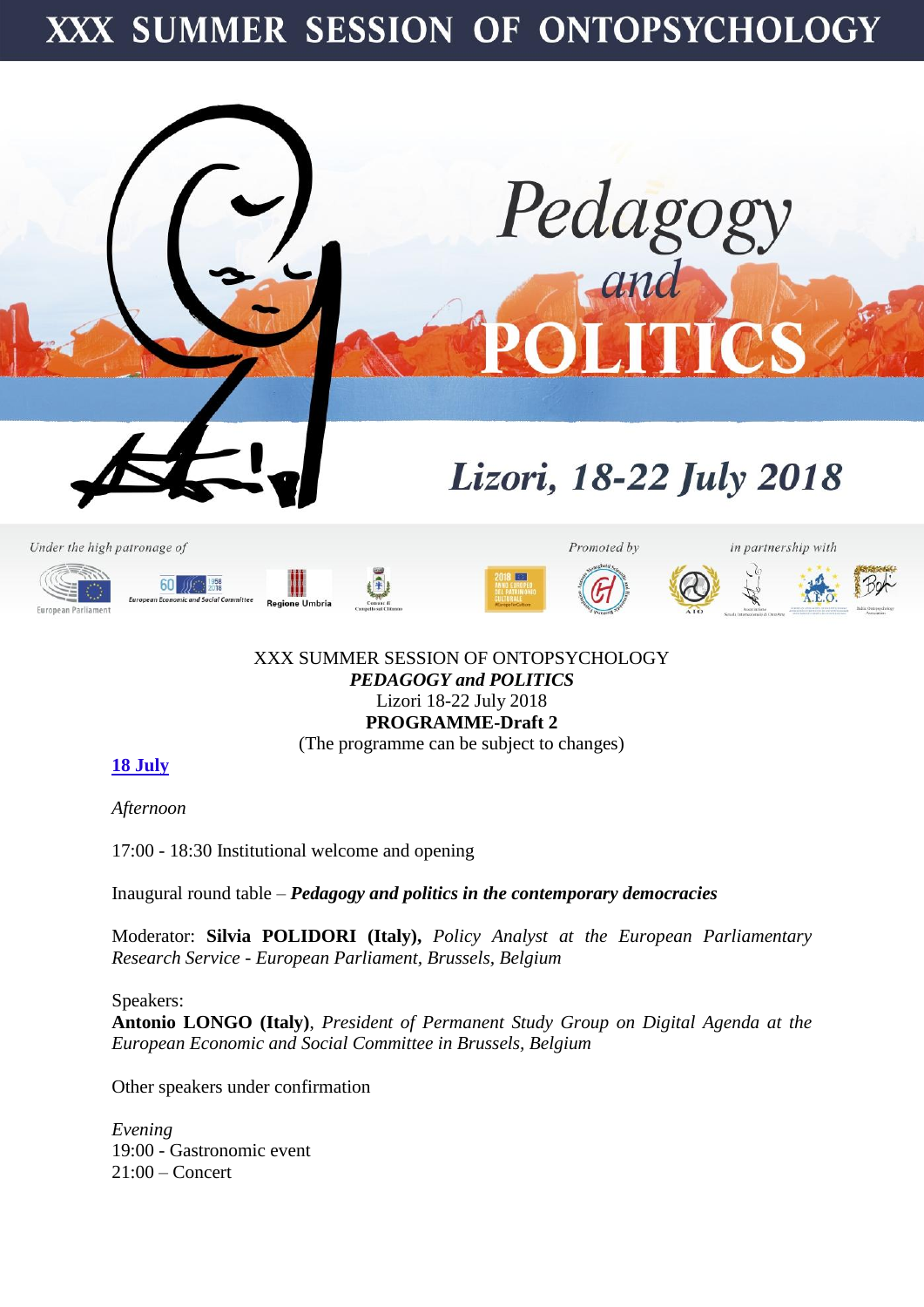# **19 July**

## *Morning*

9:30 - 12:30 – Projection of historical movie on the origins of the European Union and debate (or other political film)

## *Afternoon*

15:30 - 17:00 – *Pedagogy and politics. Floor to professors*

#### Speakers:

**Prof. Natasa DRVENKAR (Croatia),** *Vice-Dean for External Cooperation, International Relations and Projects, University of J. J. Strossmayer, Faculty of Economics in Osijek, Croatia*

**Prof. Theodoros KALLIANOS (Greece),** *Visiting Professor on European Integration of the University of Bonn, Germany and former Head of Unit at the European Commission in Brussels*

**Prof. Paolo MERIALDO (Italy),** *Associate Professor Roma Tre University, Department of Engineering - Computer Engineering and Automation. ASN Full Professor 09/H1 "Systems of information processing", Rome, Italy*

**Prof. Umberto TRIULZI (Italy),** *Professor of European Economic Policies at La Sapienza University of Rome, Italy*

#### Break

17:30 - 19:00 Video projection on "A new pedagogy for the future society"

*Evening*

20:30 Concert for Piano and Violoncello

## **20 July – Day dedicated to youth -Young people's panel**

#### *Morning*

9:30 - 11:00 - *Pedagogy and politics for youth. Floor to young participants – Comparison among educational experiences*

Speakers:

**Anna-Sophie Ecker (Austria),** *Accredited Assistant of a Member of the European Parliament*

**Victoria JORDAN (France),** *Trainee in the Global Trends unit of the European Parliamentary Research Services, European Parliament, Brussels, Belgium*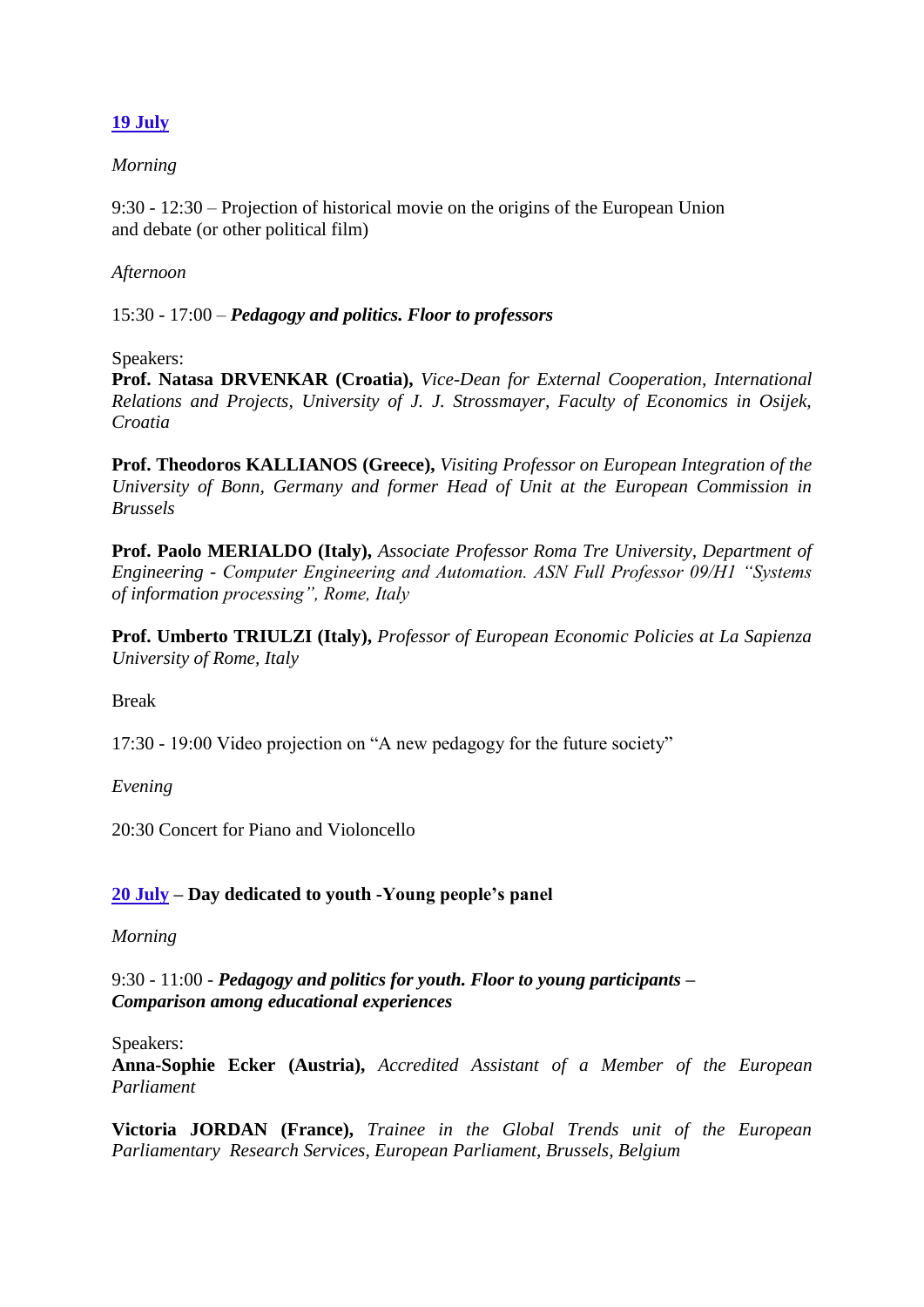**Berten KEMPEN (Belgium),** *Accredited Assistant of a Member of the Belgian Parliament, Brussels, Belgium*

**Kai MÖRITZ (Germany),** *Schuman Trainee in the Economic Policy Unit of the European Parliamentary Research Services, European Parliament, Brussels, Belgium*

Break

11:30- 12:30 Open debate

*Afternoon*

14:30 - 16:00 Lecture on ontopsychological pedagogy

Break

16:30 – 18:00 Video projection on "Young people and ethics"

Break

18:30 – 19:30 Lecture

*Evening*

20:00 Award ceremony of the international short movie competition *Live to Be*

## **21 July**

## *Morning*

09:30 - 10:30 Lecture on politics through the texts "the Ethical Criterion" and "Law, Conscience and Society"

#### Break

11:00 - 12:30 Video projection on "Contemporary pedagogy: responsibility and education of the leader" Prof. Antonio Meneghetti

## *Afternoon*

15:30 - 17:30 - *Policies for the society of today*

#### Speakers:

**Robert BRAY (United Kingdom),** *Former Head of Unit at the European Commission in Brussels, Belgium. Lawyer, editor and visiting Professor in various universities in Europe*

**Cyprien FABRE (France),** *Crises and Fragility Advisor, Organisation for Economic Cooperation and Development, Paris, France*